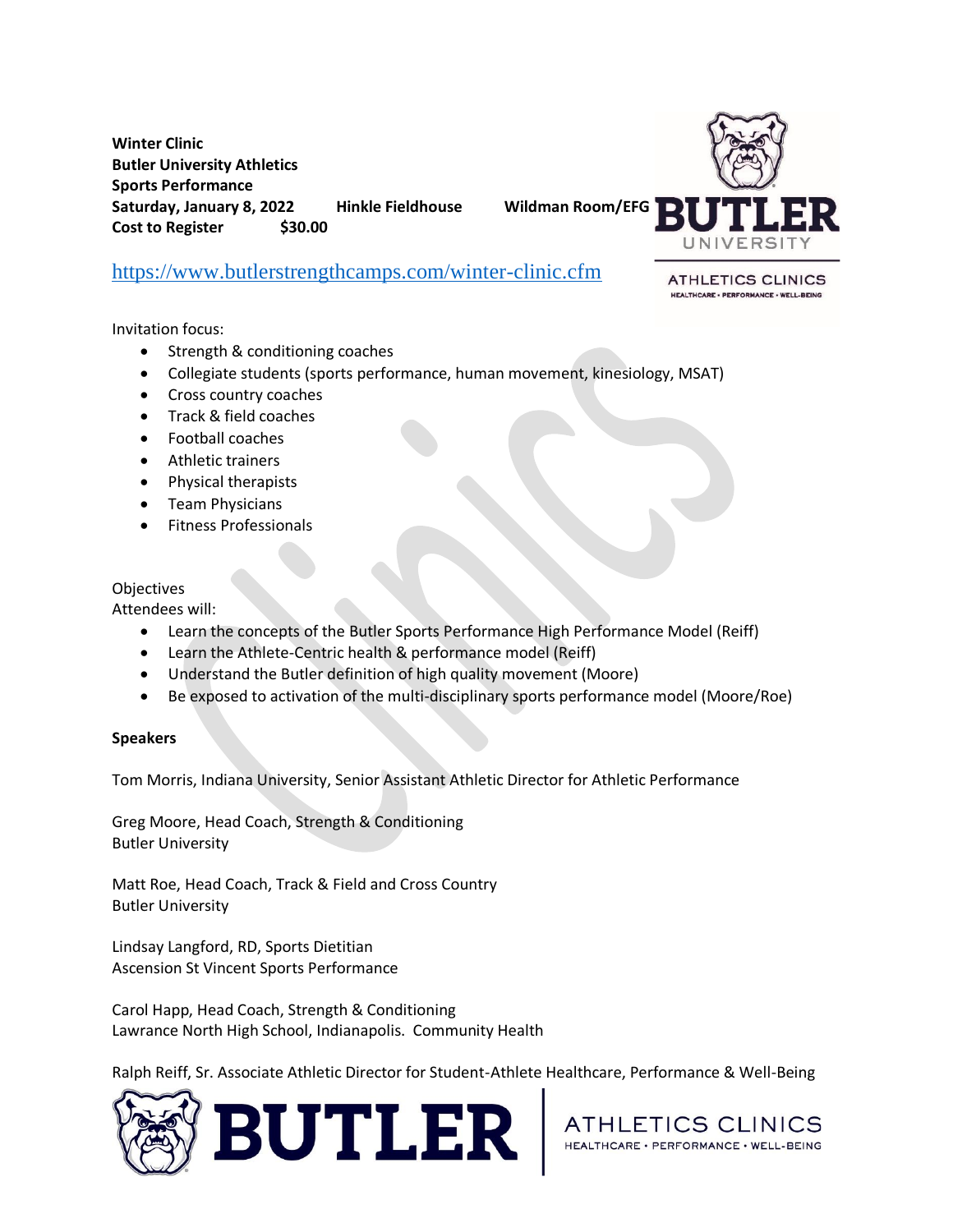Butler University

7:45am Registration at Gate 1 Hinkle Fieldhouse 8:15am Welcome / Logistics / Objectives Ralph Reiff 8:20am The Butler High Performance Model Ralph Reiff - Introducing an Athlete Centric model to Health, Performance, and Well-Being - Integrating multiple disciplines in the best interest of the student-athlete - Understanding Facilitators and Barriers to Athlete-Centric model 8:40am Movement Matters (EFG/MAIN) Roe / Moore - Understanding the gait cycle Progressions for training the gait cycle Fixing common dysfunction in the gait cycle High performance team - Creating a sport specific training environment 9:25am Nutrition for Utmost Recovery Lindsay Langford 10:10am Vendor / Sponsor Exchange / Meal 10:55am Resilience and a Culture That Lives It Tom Morris - Practical ways to build a wining culture Programming for sustained success - Overcoming adversity in our personal life to excel in our professional world 11:40am Building the Foundation Carol Happ - The High School Coaches role in the Collegiate High Performance model Progressions for laying the groundwork - Understanding and programming for training age 12:25pm Closing Comments / Sponsor Q & A 12:40pm Announcement of Spring Clinic May 21, 2022 Hinkle Fieldhouse Wildman Room Efroymson Family Gym Sponsors: Hydroworx Infinitimax Fitness Fix Hyperice

School of Health



ATHLETICS CLINICS